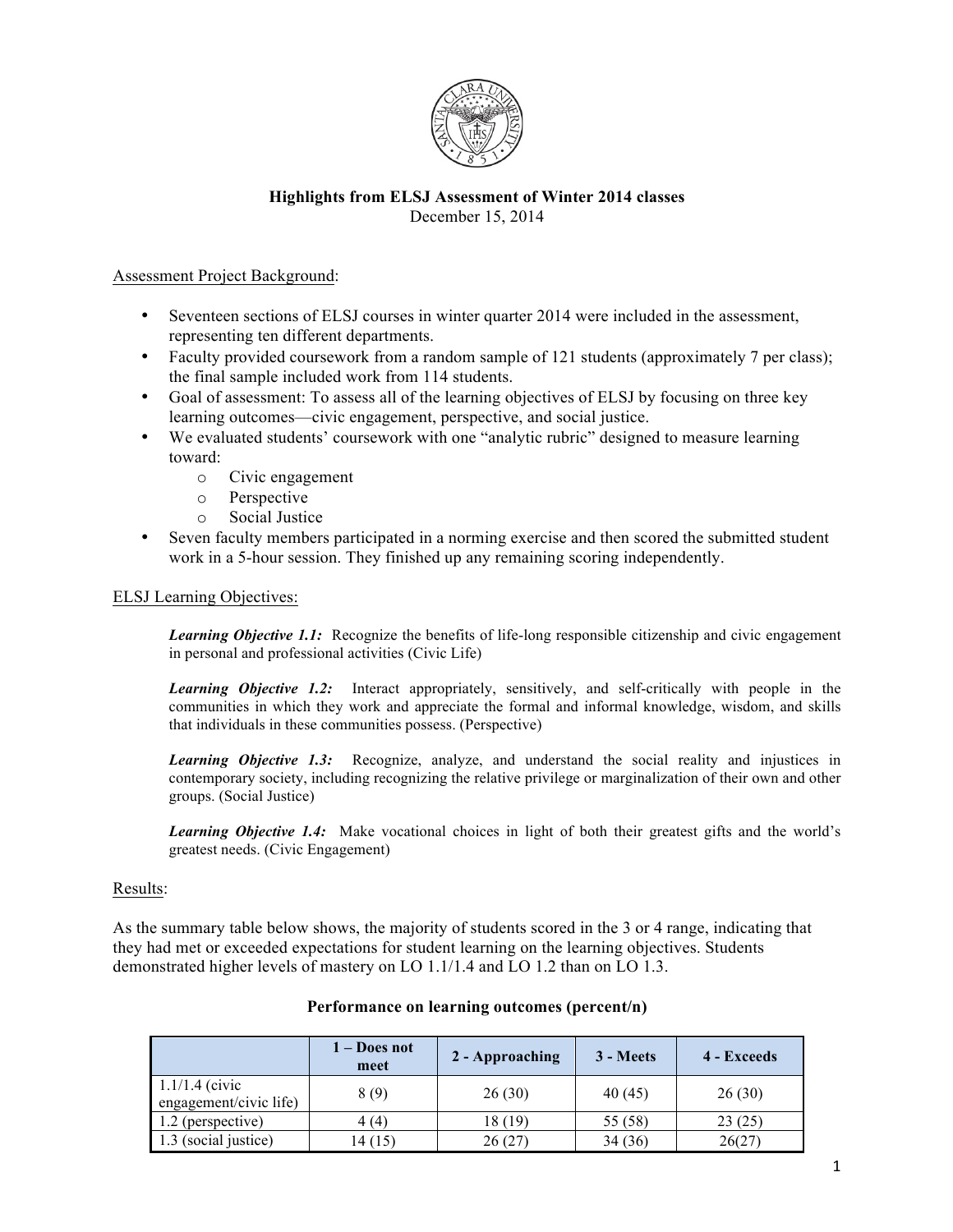The following tables display the same information graphically for each of the learning objectives. Generally, we hope to see approximately 80 percent of the students meeting or exceeding the objectives set in the Core areas. We come very close to that on LO 1.2, followed by LO's 1.1/1.4. The results for 1.3 indicate this area will benefit from additional attention and discussion.



Raters noted that some assignment prompts asked the students to address more directly the content of the four learning outcomes than others. A few assignments asked students to address only one (or at least one) of the focal areas. Thus, while students may have addressed more than one, they often did not.

A group of 2 faculty and 2 students independently reviewed the anonymized assignment prompts, scoring them with a 1, 2, or 3, depending on the degree to which they corresponded with the learning emphasized in the outcomes. Below is a summary of the findings. As one can see, all assignment prompts asked students to produce evidence of the learning in LO 1.2 fairly directly, but the prompts often did not ask students to reflect upon civic engagement and civic life—the focus of LO 1.1/1.4. Some also did not invite in-depth discussion of social justice (including related underlying causes.)

Note: In cases where faculty submitted a "portfolio" of student assignments on behalf of the assessment, each assignment prompt was reviewed, but only one overall assignment prompt score was assigned per rubric row per course.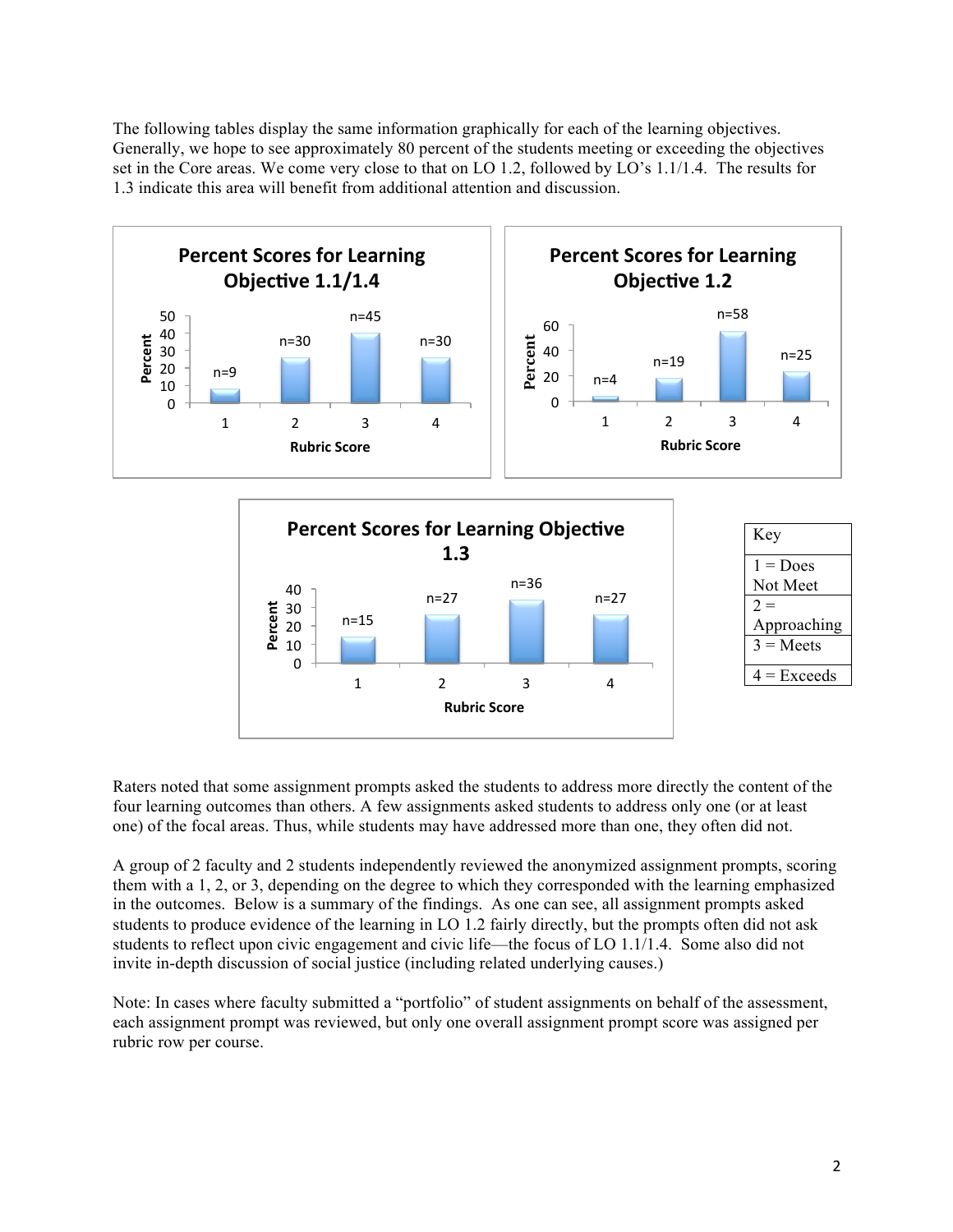# **Assignment scores given for the different learning objectives in the sample classes**

|                                               |  | Key                                        |
|-----------------------------------------------|--|--------------------------------------------|
| $1.1/1.4$ (civic<br>engagement/civic<br>life) |  | $1 = Does not$<br>align<br>$2$ = Partially |
| 1.2 (perspective)                             |  | aligns                                     |
| $1.3$ (social<br>justice)                     |  | $3 =$ Fully<br>aligns                      |

Not surprisingly, as can be seen in the table below, the rubric scores given to the student work samples for LO 1.1/1.4 and LO 1.3 corresponded quite strongly to the rating given to the assignment prompts. The rubric scores for students' learning towards each of the learning objectives were higher when the assignment prompts were directly and fully aligned with the learning outcomes to be measured. This effect is demonstrated most strongly with ELSJ 1.3 – social justice.

|                                 |     |     |     | Key                       |
|---------------------------------|-----|-----|-----|---------------------------|
| $1.1/1.4$ (civic<br>engagement) | 2.3 | 2.6 | 3.3 | $1 = Does not$<br>align   |
| 1.2<br>(perspective)            |     | 2.9 | 3.0 | $2$ = Partially<br>aligns |
| 1.3 (social<br>justice)         | l.4 | 2.3 | 3.2 | $3 =$ Fully<br>aligns     |

## **Average performance on learning outcomes according to assignment alignment score**

Additional analyses were performed to determine whether there were any differences in student learning between lower- and upper-division classes. No significant differences were noted.

## Discussion and Recommendations:

The draft report and findings were shared with the ELSJ Faculty Core Committee. Members offered their interpretations of the data. Overall, the findings were seen as encouraging: students are, for the most part, meeting the objectives set forth by the Core. The committee agreed it is important to give attention to the learning objective designed to promote the social justice outcome (Recognize, analyze, and understand the social reality and injustices in contemporary society, including recognizing the relative privilege or marginalization of their own and other groups). Two key strategies were identified to support faculty teaching in this area: 1) a faculty development workshop for instructors in the ELSJ area to discuss strategies for integrating the learning objectives into teaching, class discussions, and assignment design, and 2) sharing sample ELSJ assignments that can serve as models for others. Additionally, ELSJ faculty will be encouraged to take advantage of individual consultations with Andrea Brewster or Chris Bachen for assignment or assessment design. Finally, the committee reviewed the rubric and agreed—as did the scorers—that it successfully captured the levels and type of student learning represented by this Core area. Only minor modifications were made to the rubric based on scorer feedback during the assessment. The rubric will be shared with all faculty teaching ELSJ courses.